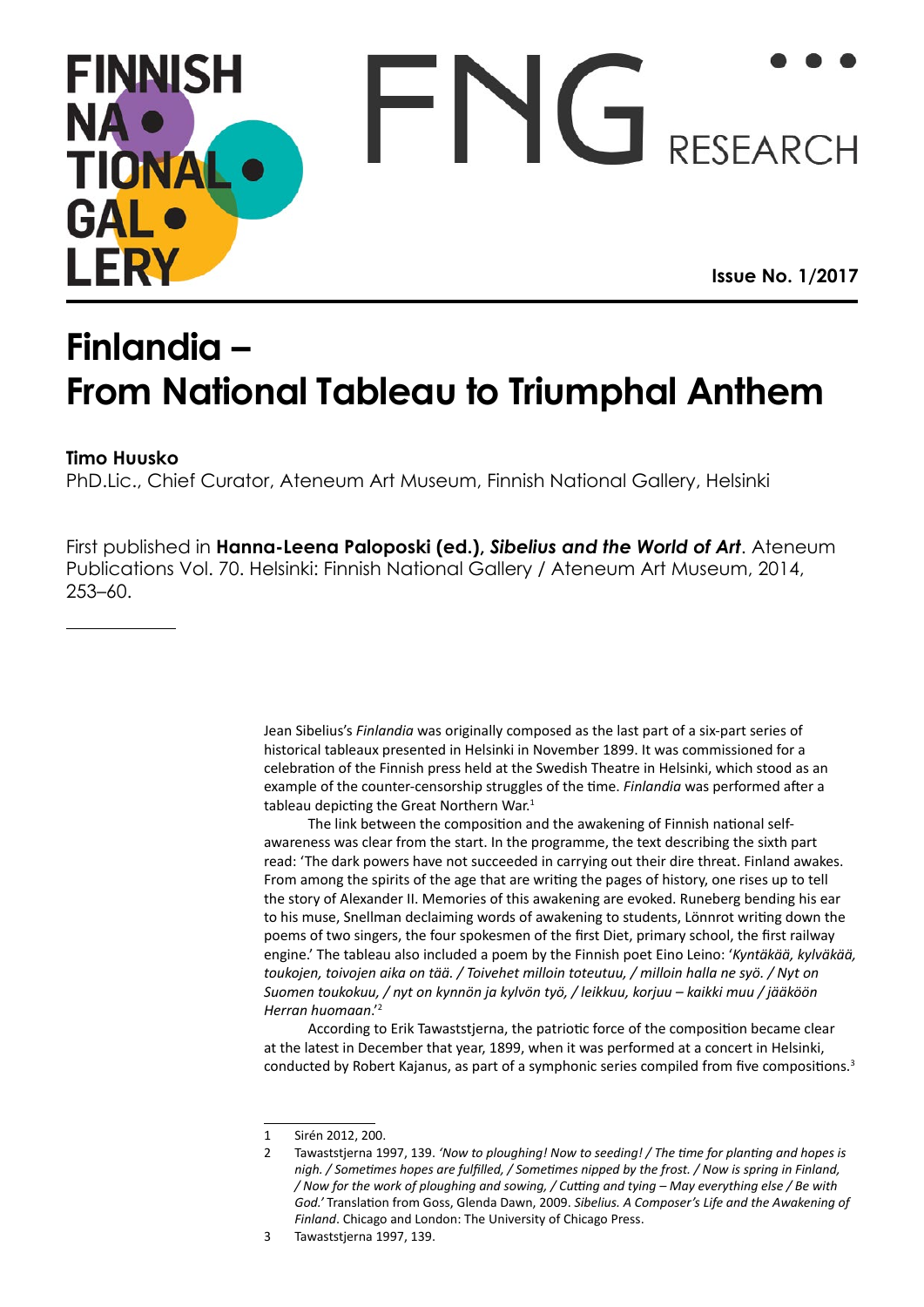

**Magnus Enckell,** *Concert***, 1898, oil on canvas, 90 x 76cm Hoving Collection, Finnish National Gallery / Ateneum Art Museum** Photo: Finnish National Gallery / Jukka Romu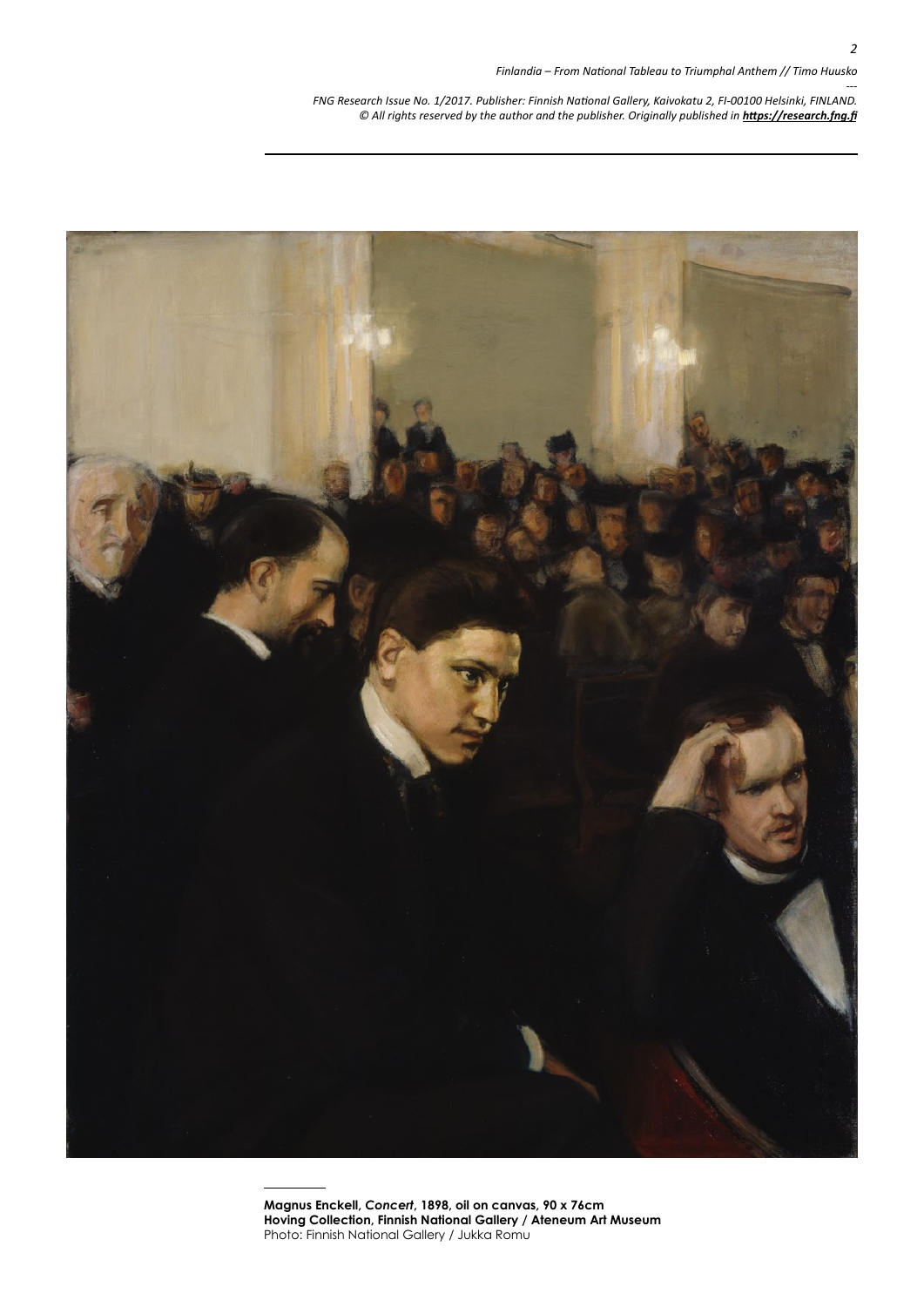The piece was named *Finlandia* in March 1900. The idea for the title came from Axel Carpelan, an eccentric baron, music-lover and Sibelius's future patron, who suggested it to Sibelius in his first letter to the composer.<sup>4</sup> At the 1900 Paris World Fair, it was performed at the Trocadéro under the title *La Patrie*. 5

## **A Patriotic Tune**

*Finlandia* is undoubtedly Sibelius's most famous composition in Finland. My aim in this text is to explore how *Finlandia* has retained its vitality. In a vote organised by the Finnish Broadcasting Company in 2013, the slow movement of the piece, the so-called *Finlandia Hymn* which lasts a couple of minutes, emerged as the most popular composition for a male-voice choir. Rather than the musical aspects of the work, however, I will examine the cultural and historical events and phenomena to which the composition has been an adjunct. I will also discuss the contexts in which the use of *Finlandia* has brought added value to the composition itself, while also adding to the (national) significance of the events. It is of course plausible that, with its allusion to the name of the country, the title 'Finlandia' in itself has compounded the affective meaning of the composition – just as it has enhanced the importance of Sibelius as the national composer *par excellence* – but it is impossible to say here to what extent the name has had an impact. We may note, however, that the broad range of products named 'Finlandia' that exists attests to the influence of the composition and its title.<sup>6</sup>

The 1900 Paris World Fair – and the related reports about it back in Finland – was undoubtedly one of the important events that bolstered Finnish national self-esteem.<sup>7</sup> At the Fair, Sibelius's *Finlandia* was performed by the Helsinki Philharmonic Society, which was on a tour that had begun in Stockholm and had also stopped in Berlin.<sup>8</sup> At concerts in Sweden and Norway the composition was presented as *Finlandia*, but elsewhere the name was not used for fear of a Russian backlash.<sup>9</sup> Carpelan's inspiration for the name derived from a fantasy written by Anton Rubinstein for the 1889 Paris World Fair that had consisted of Russian motifs and was entitled *Rossiya*; *Finlandia* would have been a kind of patriotic Finnish counter-proposal.<sup>10</sup>

After the World Fair, *Finlandia* was performed widely at concerts of Sibelius's music both in Finland and abroad, during the first two decades of the new century.<sup>11</sup> Independence and the post-Civil-War need to strengthen – or rather redefine – the country's national identity seem to have clearly increased the frequency with which *Finlandia* was performed. In 1918 and during the period of pro-German enthusiasm, the most frequently played piece was of course Sibelius's *Jäger March*, which the composer's German publishers Breitkopf & Härtel seem to have anticipated would become the future Finnish king's parade march.<sup>12</sup> However, the situation in Finland was not settled until Germany lost the war and the Republicans won the parliamentary elections in spring 1919. The independence of Finland was recognised by Great Britain and the United States soon after, on 3 May 1919.

<sup>4</sup> Dahlström 2010, 59. Carpelan himself was not particularly wealthy, but he procured patrons for Sibelius.

<sup>5</sup> Dahlström 2010, 35.

<sup>6</sup> In the context of naming the composition, *Finlandia* was a reference to the Latin name of the country. 'Products' with Finlandia in their name include the Finlandia Hall, Finlandia vodka, Finlandia marmalade jellies, the Finlandia Prize and the *Finlandia* cruise liner.

<sup>7</sup> See Smeds 1996, particularly 284–325. On the deliberate construction of the image of Finland, see e.g. Paloposki 2014, 211–29.

<sup>8</sup> On the concert in Paris, see Smeds 1996, 324–25.

<sup>9</sup> Tawaststjerna 1997, 142.

<sup>10</sup> Tawaststjerna 1997, 140.

<sup>11</sup> E.g. Levas 1986, 176–78.

<sup>12</sup> Tawaststjerna 1997, 302, 306.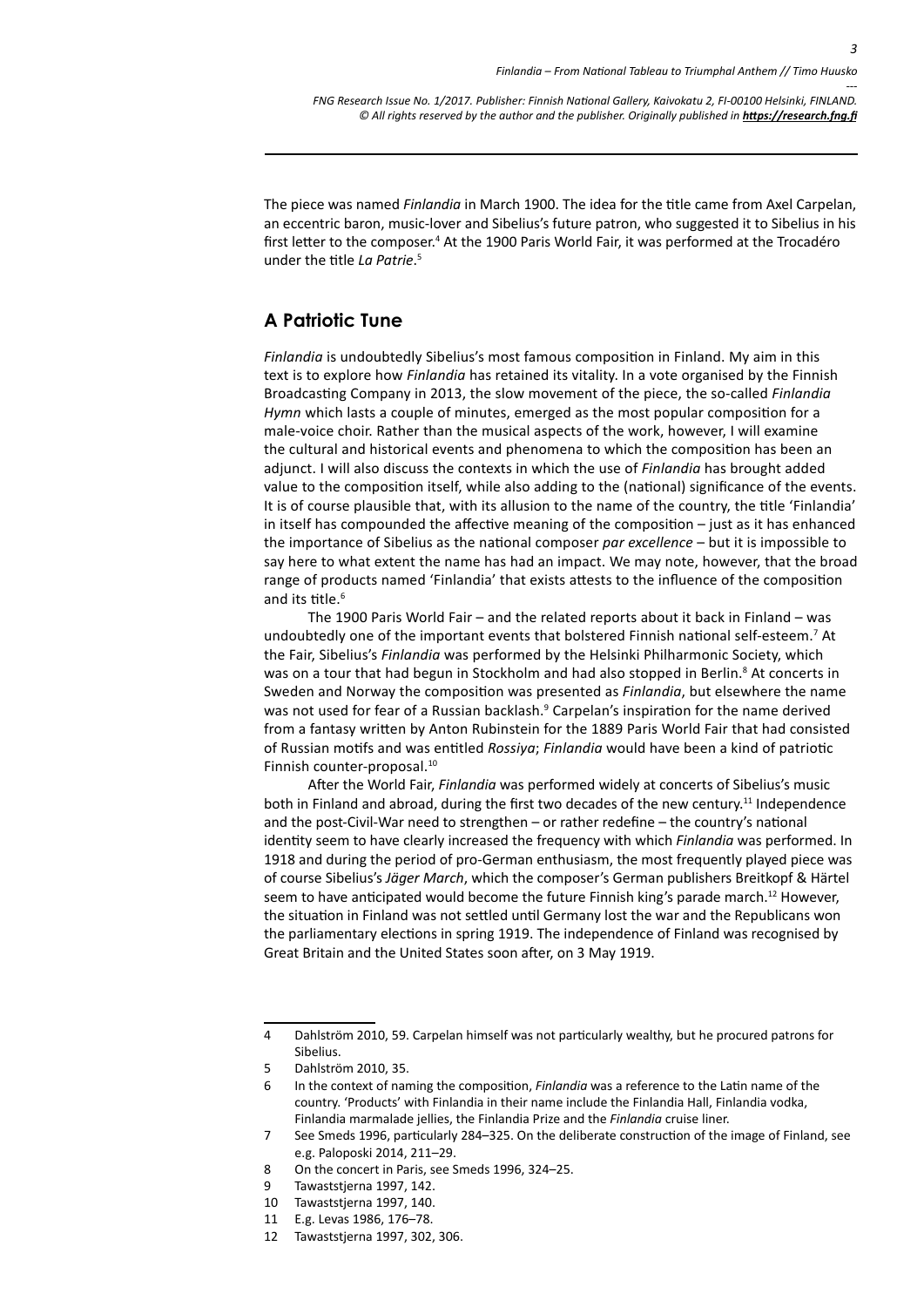

**Magnus Enckell,** *Music***, 1906, soft-ground etching, 33 x 42,5cm Finnish National Gallery / Ateneum Art Museum** Photo: Finnish National Gallery / Yehia Eweis

> The perception of *Finlandia* that prevailed at the time is revealed by a question that a journalist from the Danish paper *Berlingske Tidende* posed to Sibelius at the Copenhagen music festival at Whitsun in 1920. He asked: 'Is not your composition *Finlandia* an expression of the sorrow and longing of Finland?' Although Sibelius did not wish to emphasise any paramusical meanings, he did remark that the work had 'certain patriotic content'.13 Thus the composition was clearly perceived as patriotic, although it was still at this stage rather exclusively the property of the cultured intelligentsia – that is, those who attended concerts or bought sheet music to play at home. However, even before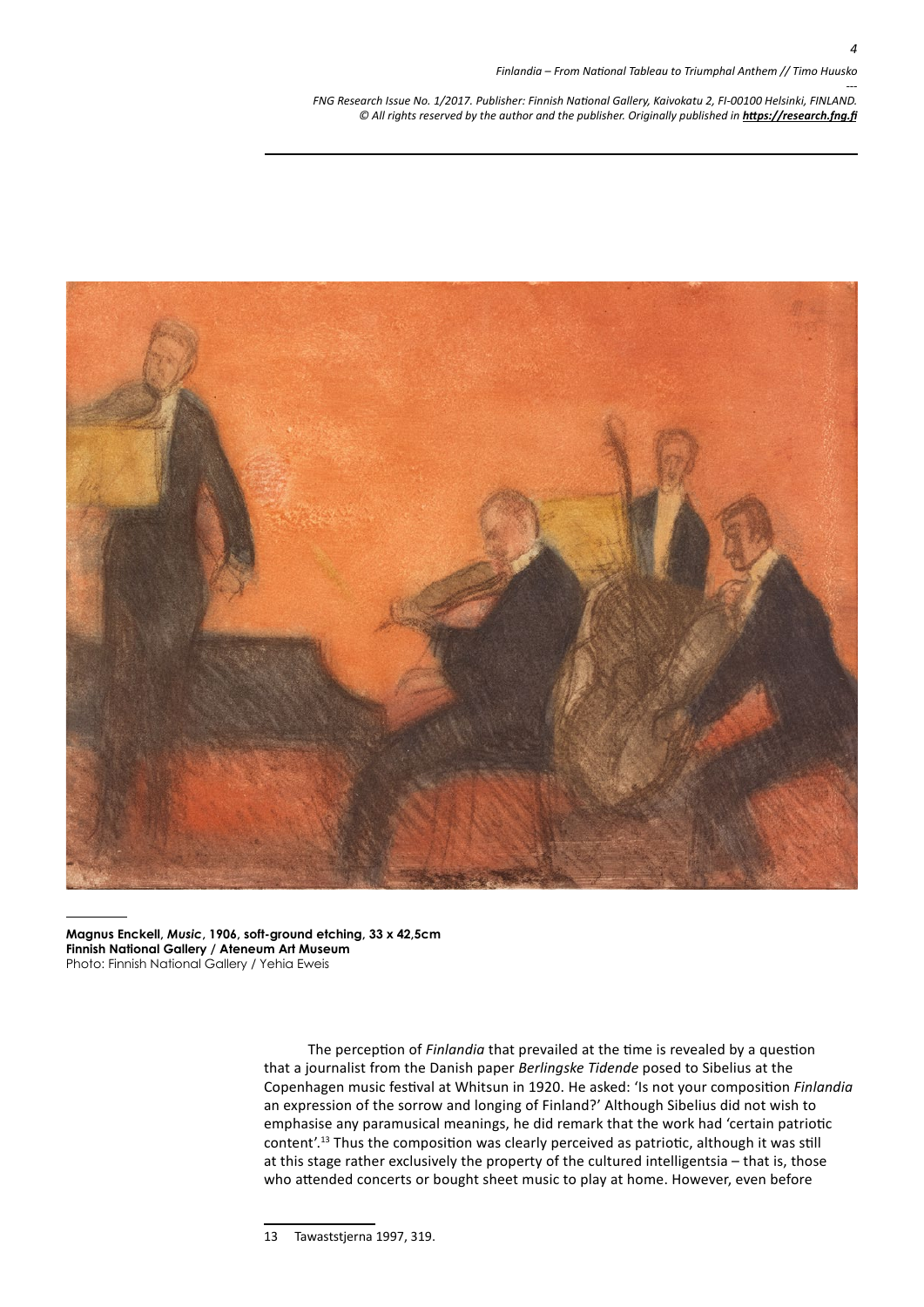the founding of the Finnish Broadcasting Company in 1926 and the rise of the recording industry in the late 1920s, classical music could be heard at popular concerts and popular symphonic concerts. In the early 1930s, for example, when the population of Helsinki exceeded 200,000, these concerts attracted about 10,000 listeners annually.<sup>14</sup>

### **The** *Finlandia Hymn*

A significant milestone on *Finlandia's* journey to becoming a composition known to all was the writing of lyrics to the *Finlandia Hymn* and its arrangement for vocal choirs. The first lyrics appear to have been written in 1919 to serve the needs of American-Finnish amateur choralists. Sibelius himself adapted a text written by the operatic tenor Wäinö Sola in 1937 for the first male-voice choir arrangement of the hymn, which premièred on Masonic premises in Helsinki on 21 April 1938. The version used today, Opus 26 No. 7, was created when Martti Turunen, conductor of the male-voice choir Laulu-Miehet, asked the poet V.A. Koskenniemi to write lyrics for the piece. With a few alterations, the version as it stands today was first performed by Laulu-Miehet at the choir's 25th anniversary concert in the Great Hall of the University of Helsinki on 7 December 1940.<sup>15</sup> The established form of the lyrics in Finnish is as follows:

*Oi, Suomi, katso, Sinun päiväs koittaa, Yön uhka karkoitettu on jo pois ja aamun kiuru kirkkaudessa soittaa kuin itse taivahan kansi sois. Yön vallat aamun valkeus jo voittaa, sun päiväs koittaa, oi synnyinmaa.*

*Oi nouse, Suomi, nosta korkealle pääs' seppelöimä suurten muistojen, oi nouse, Suomi, näytit maailmalle sa että karkoitit orjuuden ja ettet taipunut sa sorron alle, on aamus alkanut, synnyinmaa*. 16

As to why Koskenniemi's version is the one that has survived, the timing of the première (December 1940) should be taken into account. Finland had just survived the Winter War, and although it was peace time again, the country's future seemed uncertain as war continued elsewhere in Europe. The lyrics of the hymn fitted the ordeal of the Winter War. We may assume that then, at the latest, people became acquainted with *Finlandia*, or the hymn at least, thanks to radio broadcasts.

<sup>14</sup> See Report on the Municipal Administration of Helsinki 45. 1932. Website.

<sup>15</sup> See *Kaleva* 2011.

<sup>16</sup> *'Finland, behold, thy daylight now is dawning, / the threat of night has now been driven away. / The skylark calls across the light of morning, / the blue of heaven lets it have its way, / and now the day the powers of night is scorning: / thy daylight dawns, O Finland of ours! / Finland, arise, and raise towards the highest / thy head now crowned with mighty memory. / Finland, arise, for to the world thou criest / that thou hast thrown off thy slavery, / beneath oppression´s yoke thou never liest. / Thy morning´s come, O Finland of ours!'* Translation by Keith Bosley, in *Skating On the Sea – Poetry from Finland,* 1997*.* Bloodaxe Books and in Finland in co-operation with the Finnish Literature Society.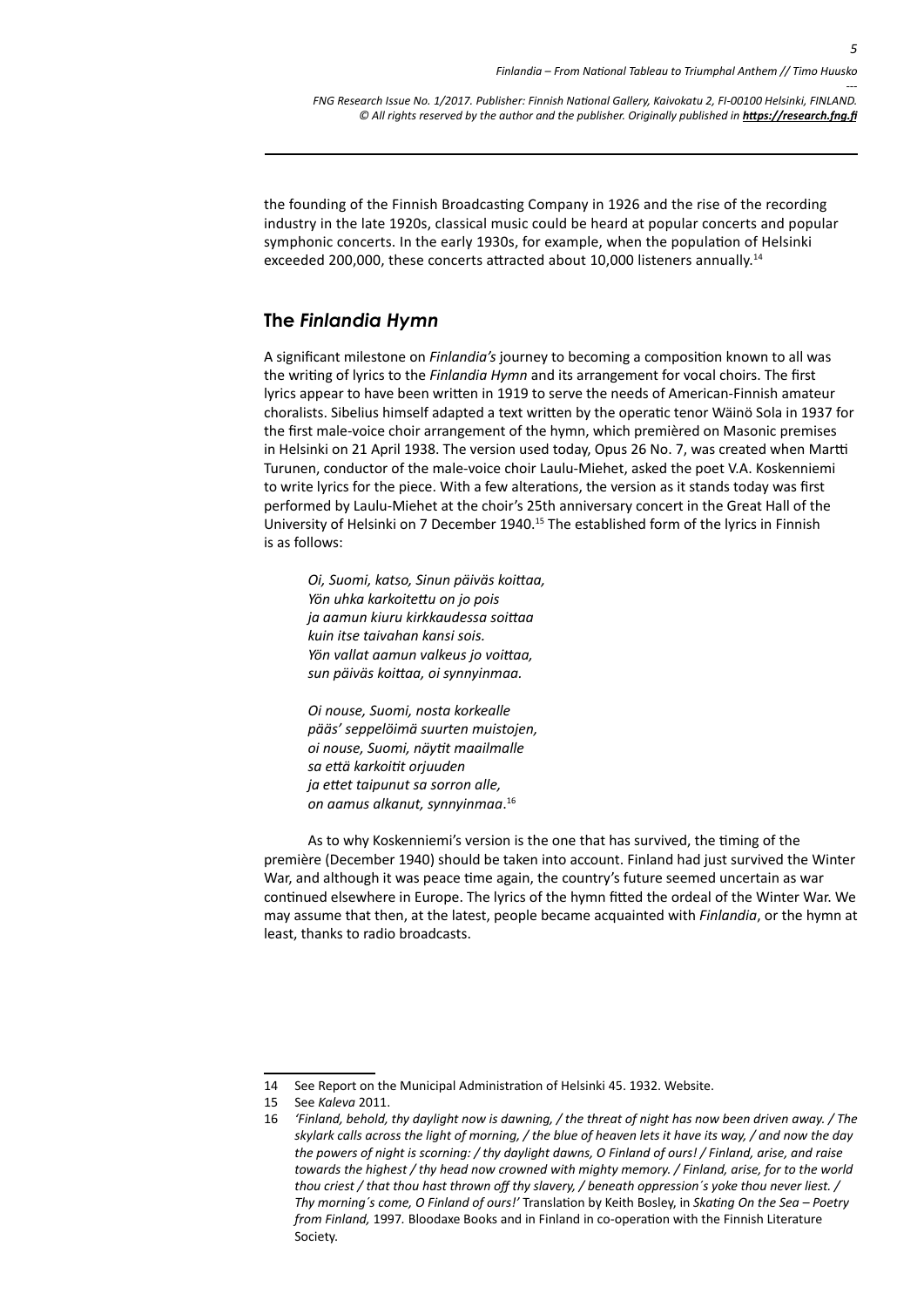

**Wäinö Aaltonen,** *Musica***, 1926 gilded wood, ht. 52cm Finnish National Gallery / Ateneum Art Museum** Photo: Finnish National Gallery / Antti Kuivalainen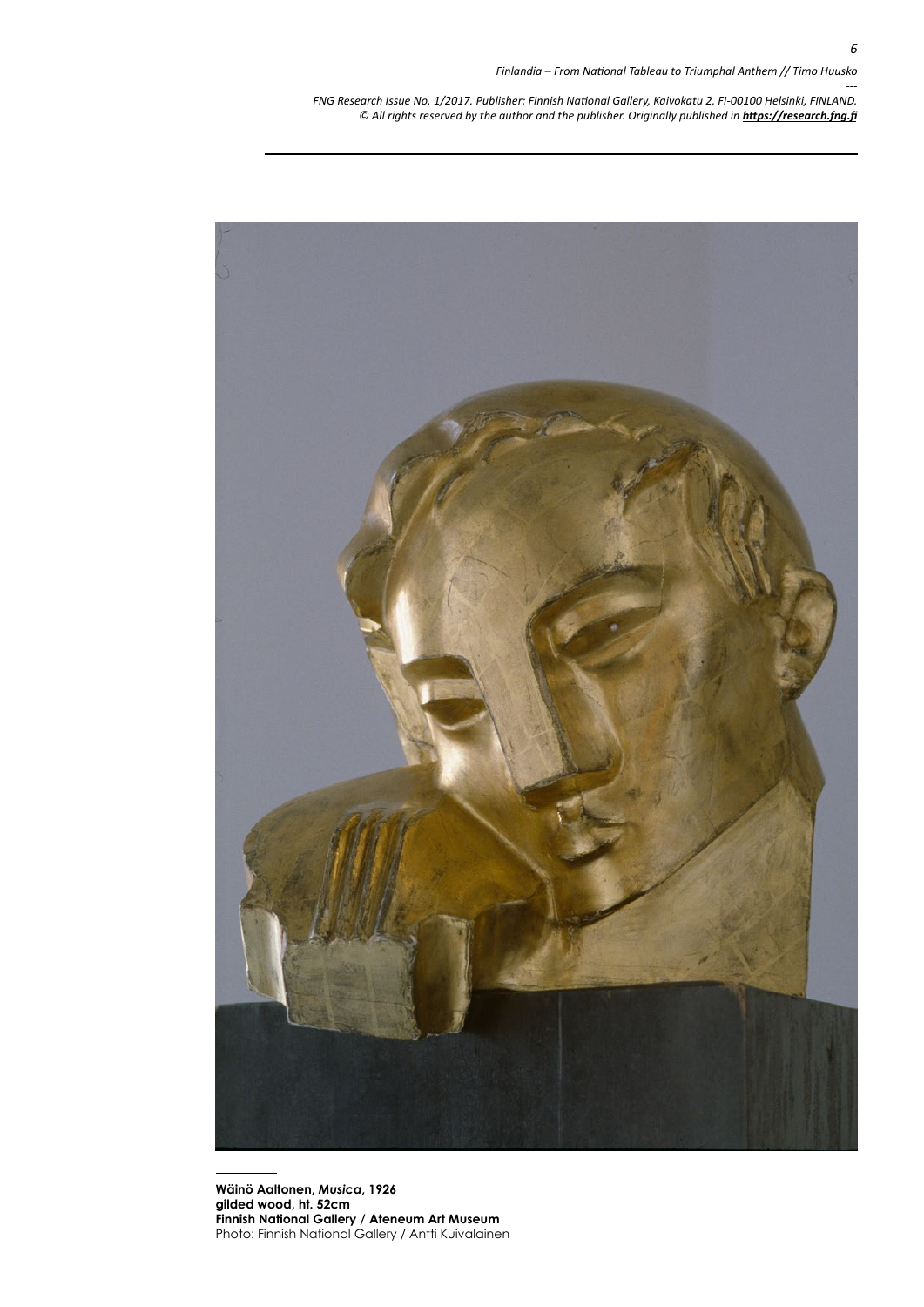Wäinö Sola's lyrics from 1937 are clearly different, and make no direct reference to the Russian threat, appealing instead to God for the country's independence:

*Oi, Herra, annoit uuden päivän koittaa, nyt siunaa armossas isäimme maa! Soit aamuauringon yön varjot voittaa ja taiston, ahdingon rauhoittaa. Sua kansa kiittäen ain kunnioittaa ja rauhaa toivoen uurastaa. Korkeimman johtoon kansa Suomen luottaa, vapaus-aarrettaan se puolustaa. Se kylvää siemenen ja tyynnä vuottaa satohon tyytyen jos sen saa. Siunaus Herran meille onnen tuottaa ja turvan parhaimman lahjoittaa.*<sup>17</sup>

#### *Finlandia* **as a Metaphor for the Experience of War**

One of the factors that has linked *Finlandia* to war, particularly the Continuation War and more generally to Finland's survival of war and Russian/Soviet oppression, is the use of the hymn in the film *The Unknown Soldier*, directed by Edvin Laine and completed and premièred in 1955. Parts of the composition are used at the beginning and end of the film. *The Unknown Soldier* is by far the most viewed Finnish film in history. It has also been broadcast on television annually for many years, since 2000 always on Independence Day.<sup>18</sup> It should be borne in mind in connection with the film, and particularly the context of its making, that the 1954 novel by Väinö Linna on which the film was based was the first novel about the Winter War or Continuation War in which the events were depicted from the perspective of the common soldier, without any deliberate effort at glorification. In other words, it was a shift in a more popular direction in the tradition of representing war. In the same way, the film turned *Finlandia* into the property of the common people, although the screen adaption is in fact more sentimental and heroic than the novel. However, the inclusion of *Finlandia* in the film was author Väinö Linna's idea.<sup>19</sup> Susanna Välimäki has insightfully discussed the use of *Finlandia* in the film, pointing out its sacrificial symbolism: the narrative structure of the composition as a whole depicts how a massive threat is overcome through great sacrifice and almost superhuman effort. Coupled with the visual narrative of the film, this makes *The Unknown Soldier* an extremely charged work at the level of its content.<sup>20</sup>

Another work of art, quite well-known in its time, in which Sibelius's *Finlandia* merged with the work's content and the experience of the war, was a pair of frescoes painted by Lennart Segerstråle for the entrance hall of the Bank of Finland in 1943. Entitled *Finland Awakens* and *Finland Builds*, the two works were jointly called *Finlandia* by the artist. According to Segerstråle, *Finland Awakens* had close links with influences from Sibelius's composition. On a metaphorical level, the work is about national awakening and the struggle

<sup>17</sup> '*O, Lord, you let a new day dawn for us, / O in Thy mercy bless our Fatherland! / You let the morning rays defeat the shadows / And calm the strife, the battle pacify. / The people sing your praises ever thankful, / And toil away in hope of peace. / The Finnish people place their trust in Thy hands / When they defend their treasured liberty. / They sow the seed and await its growth serenely / Content with the harvest that fate will yield. / Our happiness relies on the Lord's blessing, / He bequeaths us greatest refuge.'*

<sup>18</sup> The information is from the Elonet web page on *The Unknown Soldier* (1955).

<sup>19</sup> Varpio 2006, 274.

<sup>20</sup> Välimäki 2008, 84.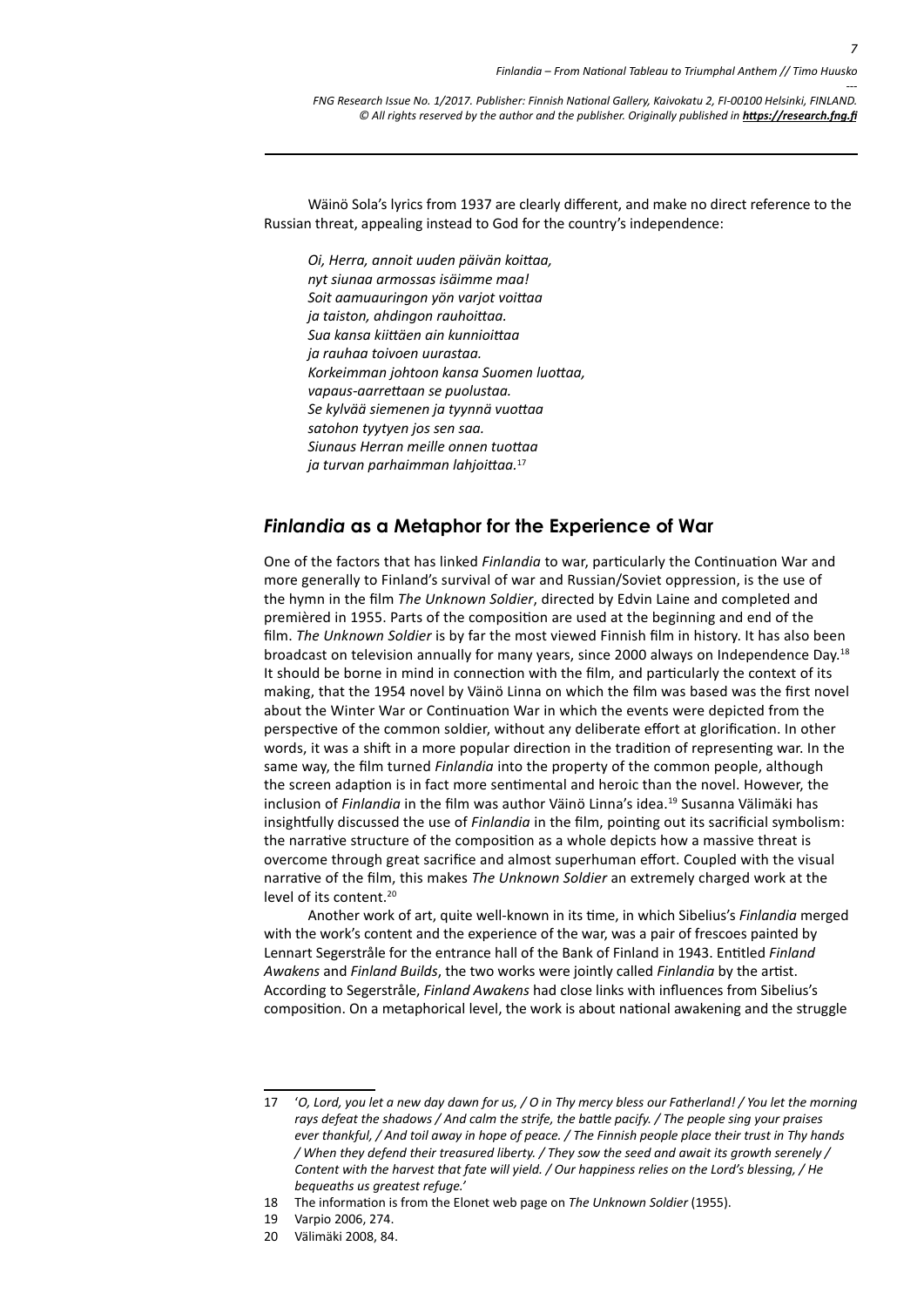to reach the light. The battles of Summa and Taipale in the Winter War represented for Segerstråle the climax of a struggle that banished the last vestiges of darkness.<sup>21</sup>

#### **New and Faux-Traditional Levels of Meaning**

Subsequently Sibelius's *Finlandia* has acquired new cultural nodules of meaning in Finland. One of them is its use in films. Anssi Tikanmäki wrote a variation of the hymn for electric instruments, lasting just over two minutes, for the film *The Worthless*, directed in 1982 by Mika Kaurismäki. In Kaurismäki's film, the composition is no longer emblematic of patriotic loyalty, but rather a symbol of the sense of freedom and liberation from oppressive norms that is characteristic of road movies. Belonging to the early work of the Kaurismäki brothers, the film also symbolises a kind of shift from the politicised 1970s to the more individualistic 1980s, and was a factor that strongly contributed to generational experience.

Against the experience produced by *The Worthless*, it is interesting to observe how *Finlandia* is linked to the wave of neo-nationalism that has been on the rise since the late 1990s in Finland. In addition to the annual broadcast of *The Unknown Soldier*, one of its manifestations are the celebrations of the success of the Finnish national ice hockey team. When Finland won the World Championships for the second time in history in spring 2011, a public celebration was organised at the Market Square in Helsinki, a highlight of which was the *Finlandia Hymn* performed by singer/actor Sakari Kuosmanen.<sup>22</sup> In a sense, that patriotic moment, which touched different strata of the population but perhaps most acutely the so-called Generation  $Y<sub>1</sub><sup>23</sup>$  represented a distillation of the idea of a struggle that initially seems impossible and requiring extreme effort and even sacrifice, but which ends with Finnish victory. The structure of the event can therefore be likened to the pattern of the Finnish war experience and its emphasis on heroism.<sup>24</sup> It is also interesting to note that in spring 1995, at a time when Finland was still suffering from economic depression, our first ice hockey World Championship victory was celebrated to the tune of a more conciliatory song, *Sankarit* (*Heroes*), the main message of which is 'we are all heroes' and which underlines the equality of human effort.<sup>25</sup>

*Finlandia* has also acquired several levels of meaning abroad. In some American protestant hymnals it appears under the title *Be Still My Soul*, and it was used at a memorial service for the victims of the September 11 terrorist attacks in 2001 and at the funeral of Ronald Reagan on 11 June 2004. Between 1967 and 1970, it was used as the national anthem of Biafra, a country that seceded from Nigeria. It was adopted as a signature tune by a democratic student movement in China, $26$  and in contrast as a motivational tune by neo-Nazis in Dresden.27

The latest culturally interesting performance of the *Finlandia Hymn* was in December 2013 at the Tampere Hall, where it formed the climax of a concert during the Presidential Independence Day reception. The event was not as elitist as in former years, and the

<sup>21</sup> Segerstråle 2011 (1943), online publication. It should be borne in mind that Segerstråle's text is from 1943, that is to say, from a period when Finland's fortunes had not yet turned in the war, as they did during the Continuation War and the accompanying public discourse.

<sup>22</sup> Sakari Kuosmanen also sang the *Finlandia Hymn* in a much more carnivalistic context on stage in Tallinn during the Rock Summer Festival in 1988, dressed as a sumo wrestler. The idea there was to appeal to national sentiments, although the reference this time was to the Estonians' wish for independence.

<sup>23</sup> Generation Y refers to the generation born between the early 1980s and the early 1990s.

<sup>24</sup> Although Finland was one of the losers of the war, there has been some discussion about whether the outcome of the war should be termed a defensive victory rather than a defeat. See, e.g., Max Jacobson, 'Torjuntavoitto avasi tien rauhaan', *Helsingin Sanomat* 3 September 2004. In the popular imagination, defensive victory seems to be the more prevalent discourse today.

<sup>25</sup> The song is by the Finnish singer-songwriter J. Karjalainen.

<sup>26</sup> Välimäki 2008, 104–05.

<sup>27</sup> Mäkelä 2007, 137–38.